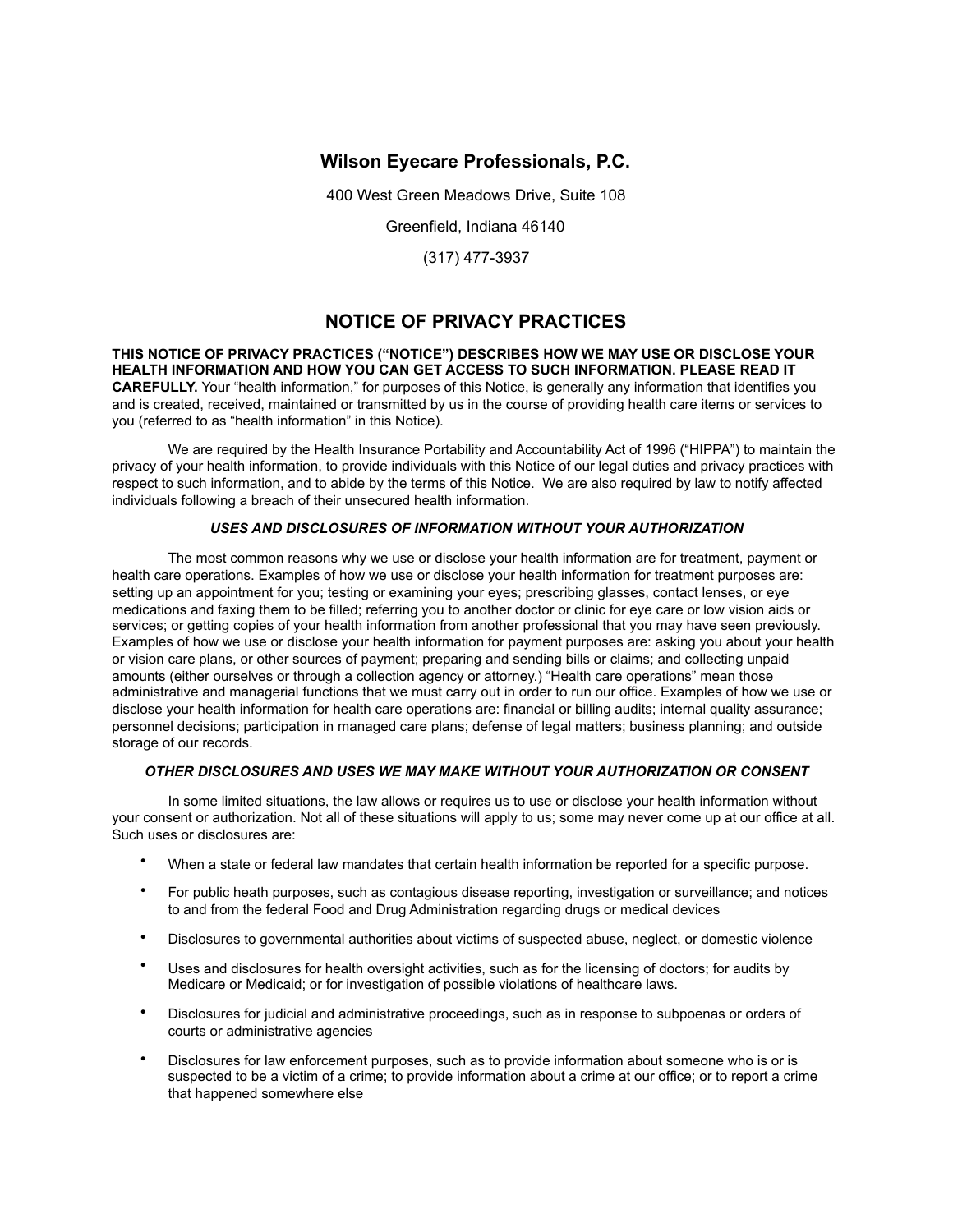- Disclosure to a medical examiner to identify a dead person or to determine the cause of death; or to funeral directors to aid in burial; or to organizations that handle organ or tissue donations;
- Uses or disclosures for health-related research
- Uses and disclosures to prevent a serious threat to health or safety
- Disclosures of de-identified information
- Disclosures relating to worker's compensation programs
- Disclosures of a "limited data set" for research, public health, or health care operations
- Disclosures to "business associates" and their subcontractors who perform health care operations for us and who commit to respect the privacy of your health information in accordance with HIPAA

Unless you object, we will also share relevant information about your care with any of your personal representatives who are helping you with your eye care. Upon your death, we may disclose to your family members or to other persons who were involved in your care or payment for health care prior to your death (such as your personal representative) health information relevant to their involvement in your care unless doing so is inconsistent with your preferences as expressed to us prior to your death.

### *SPECIFIC USES AND DISCLOSURES OF INFORMATION REQUIRING YOUR AUTHORIZATION*

 The following are some specific uses and disclosures we may not make of your health information **without** your authorization:

- **Marketing activities.** We must obtain your authorization prior to using or disclosing any of your health information for marketing purposes unless such marketing communications take the form of face-to-face communications we may make with individuals or promotional gifts of nominal value that we may provide.
- **Sale of health information.** We do not currently sell or plan to sell your health information and we must seek your authorization prior to doing so.
- **Psychotherapy notes.** Although we do not create or maintain psychotherapy notes on our patients, we are required to notify you that we generally must obtain your authorization prior to using or disclosing any such notes.

## *YOUR RIGHTS TO PROVIDE AN AUTHORIZATION FOR OTHER USES AND DISCLOSURES*

- Other uses and disclosures of your health information that are not described in this Notice will be made only with your written authorization.
- You may give us written authorization without permitting us to use your health information or to disclose it to anyone for any purpose.
- We will obtain your written authorization for uses and disclosures of your health information that are not identified in this Notice or are not otherwise permitted by applicable law.
- We must agree to your request to restrict disclosure of your health information to a health plan if the disclosure is for the purpose of carrying out payment or health care operations and is not otherwise required by law and such information pertains solely to a health care item or service for which you have paid in full (or for which another person other than the health plan has paid in full on your behalf.

Any authorization that you provide to us regarding the use and disclosure of your health information may be revoked by you in writing at any time. After you revoke your authorization, we will no longer use or disclose your health information for the reasons described in the authorization. However, we are generally unable to retract any disclosures that we may have already made with your authorization. We may also be required to disclose health information as necessary for purposes of payment for services received by you prior to the date you revoked your authorization.

## *YOUR INDIVIDUAL RIGHTS*